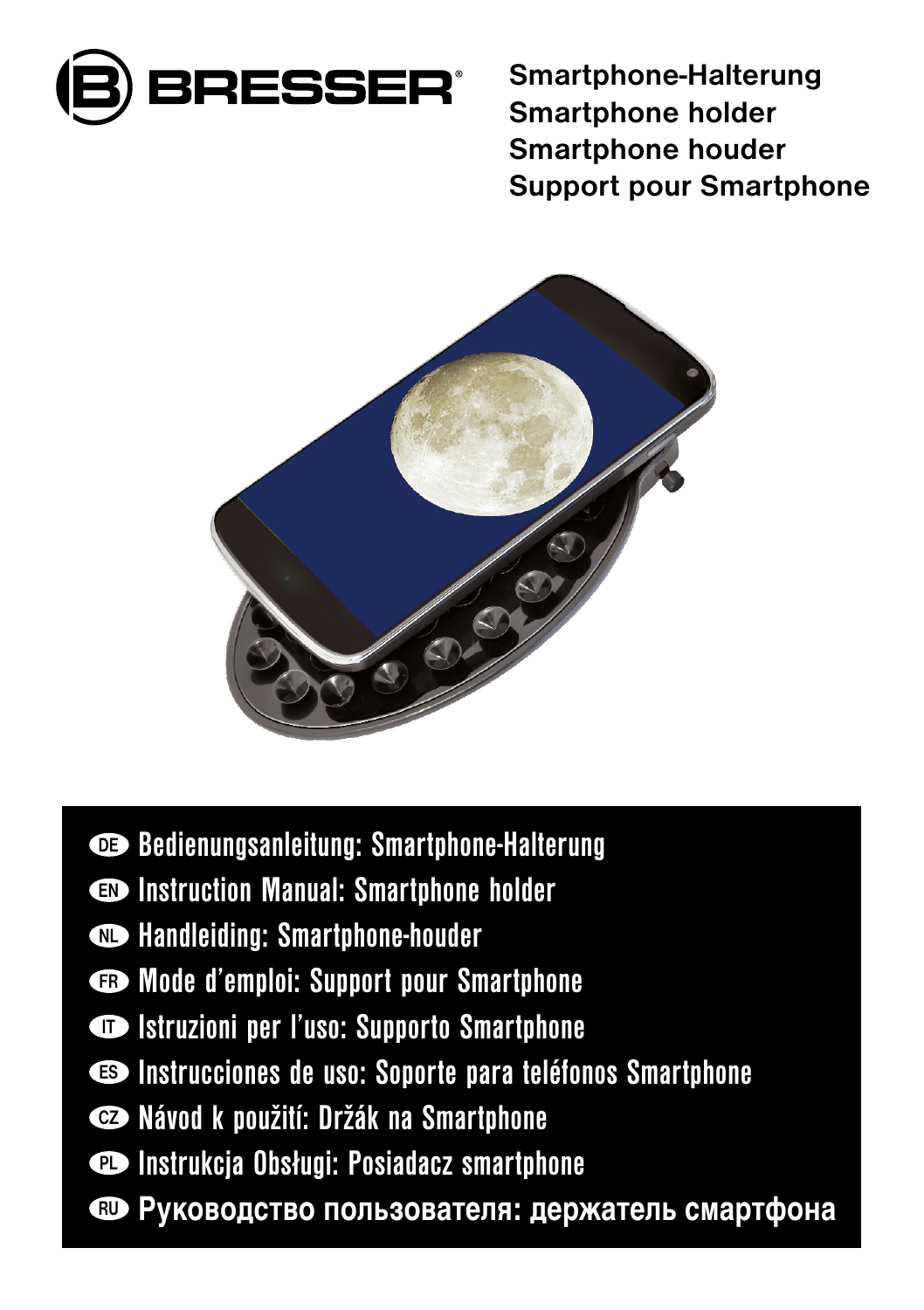



# **DE Smartphone-Halterung**

Setzen Sie das Okular (1) in die Smartphone-Halterung ein und ziehen Sie die Schraube (X) an der Halterung fest an. Anschließend setzen Sie die Smartphone-Halterung mit dem Okular in den Okular-Stutzen (2) ein und ziehen Sie nun die Klemmschrauben (Y) am Stutzen oder Zenitspiegel handfest an. Starten Sie nun die Kamera-App von Ihrem Smartphone. Drücken Sie nun Ihr Smartphone auf die Halteplatte und stellen Sie sicher, dass es richtig fest sitzt. Die Kamera muss genau über dem Okular aufliegen. Zentrieren Sie das Smartphone genau mittig über dem Okular, sodass das Bild genau zentriert auf Ihrem Display zu sehen ist. Eventuell ist es nötig, durch die Zoomfunktion das Bild Display füllend auf Ihrem Smartphone darzustellen. Die Saugnäpfe müssen trocken, sauber und frei von allen Arten von Staub und Schmutz sein. Wir übernehmen keine Verantwortung für fallengelassene und gebrochene Smartphones aufgrund falscher Bedienung.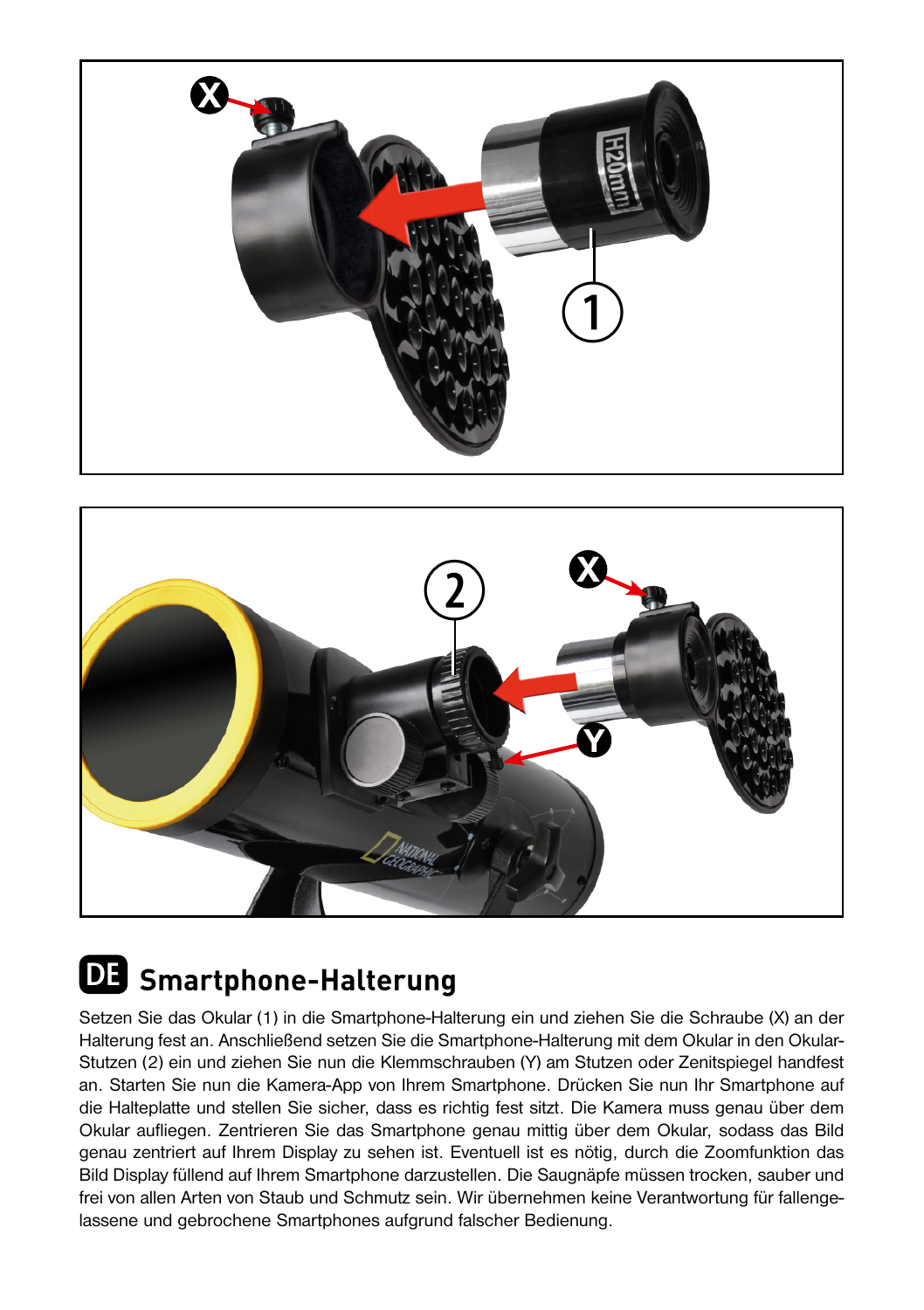## **EN Smartphone-holder**

Insert the eyepiece (1) into the smartphone holder and tighten the screw (X) to the bracket firmly. Then set the smartphone holder with the eyepiece into the eyepiece connection (2) and tighten the clamping screws (Y) by hand firmly. Now start your smartphone camera app and press your smartphone on the plate. Make sure that it is properly secured. The camera should rest just above the eyepiece. Place the smartphone exactly over the eyepiece, so that the image is exactly centered on your display. It may be necessary to use the zoom function to fill out the whole screen of your smartphone. The suction cups must be dry, clean and free from all kinds of dust and dirt. We assume no responsibility for dropped and broken smartphones due to incorrect handling.

#### **NL Smartphone-houder**

Zet het oculair (1) in de smartphone-houder en draai de schroef (X) op de houder stevig aan. Zet daarna de smartphone-houder met het oculair in het oculair-aansluitstuk (2) en draai nu de klemschroef (Y) van het aansluitstuk of zenitspiegel stevig aan. Start nu de camera-app van uw smartphone. Druk nu uw smartphone op de houder en controleer of hij echt goed vast zit. De camera moet precies over het oculair heen vallen. Centreer uw smartphone precies in het midden van het oculair, zodat het beeld exact gecentreerd op uw display te zien is. Het kan eventueel nodig zijn het beeld met de zoomfunctie over het gehele scherm van uw smartphone weer te geven. De zuignappen moeten droog, schoon en vrij van alle soorten stof en vuil zijn. Wij accepteren geen aansprakelijkheid voor smartphones die gevallen en gebroken zijn als gevolg van verkeerd gebruik.

#### **FR Support pour smartphone**

Placez l'oculaire (1) dans le support du smartphone et serrez à la main la vis (X) sur le support. Placez ensuite le support du smartphone avec l'oculaire dans le manchon d'oculaire (2) et serrez à la main les vis de fixation (Y) au manchon ou au renvoi coudé. Démarrez maintenant l'appli de caméra de votre smartphone. Poussez maintenant votre smartphone sur la tablette à accessoires et assurez-vous qu'il est bien fixé. La caméra doit se trouver exactement au-dessus de l'oculaire. Centrez le smartphone exactement au-dessus de l'oculaire en sorte que l'image soit visible de façon exactement centrée sur l'écran. Il peut s'avérer nécessaire d'afficher l'image sur la totalité de l'écran de votre smartphone en faisant un zoom avant. Les ventouses doivent être sèches, propres et exemptes de toute saleté et de toute poussière. Nous déclinons toute responsabilité pour les smartphones qui seraient tombés et se seraient cassés à cause d'une mauvaise manipulation.

## **IT Supporto per smartphone**

Inserire l'oculare (1) nel supporto per lo smartphone e serrare la vite (X) sul supporto. Al termine, inserire il supporto dello smartphone con l'oculare nei rispettivi supporti oculare (2) e stringere manualmente le viti di fissaggio (Y) nei supporti o nel diagonale a specchio. Lanciare l'applicazione della fotocamera dallo smartphone. Premere lo smartphone sulla piastra di appoggio e assicurarsi che sia correttamente in sede. La fotocamera deve trovarsi esattamente sopra l'oculare. Centrare con precisione lo smartphone sull'oculare in modo che l'immagine venga riprodotta nel display perfettamente centrata. Potrebbe essere necessario rappresentare con la funzione zoom l'immagine a schermo intero nello smartphone. Le ventose devono essere asciutte, pulite e libere da qualsiasi tipo di polvere e sporco. Il produttore declina qualsiasi responsabilità per eventuali cadute o rotture dello smartphone a causa di un utilizzo inadeguato.